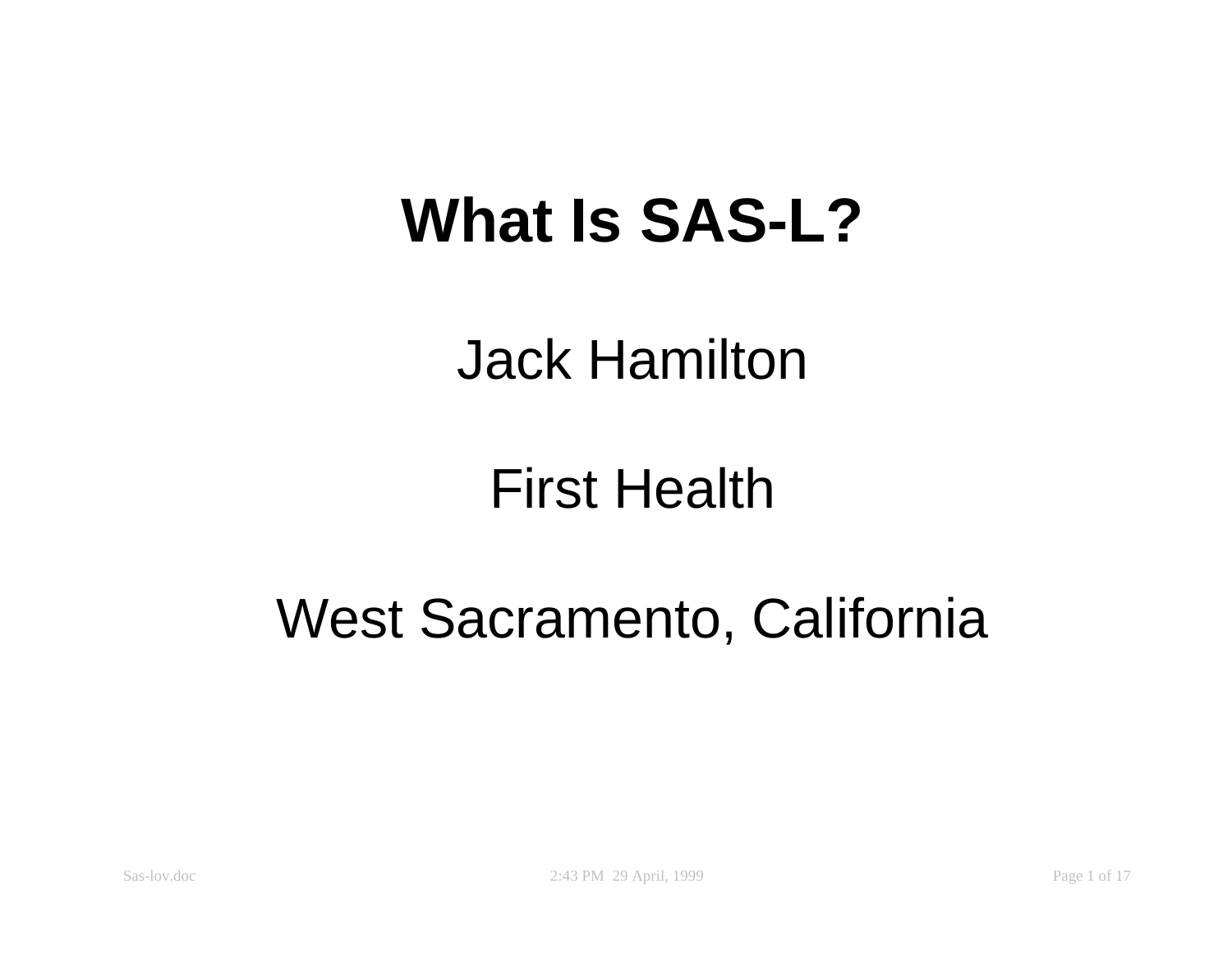# **What Is SAS-L?**

The SAS-L Discussion group is intended as <sup>a</sup> forum for people who want to use or explore the capabilities of SAS. SAS-L is an unmoderated Internet Mail List (Discussion Forum) and USENET newsgroup intended for the discussion of SAS Software, problems, features, and related issues.

SAS-L FAQ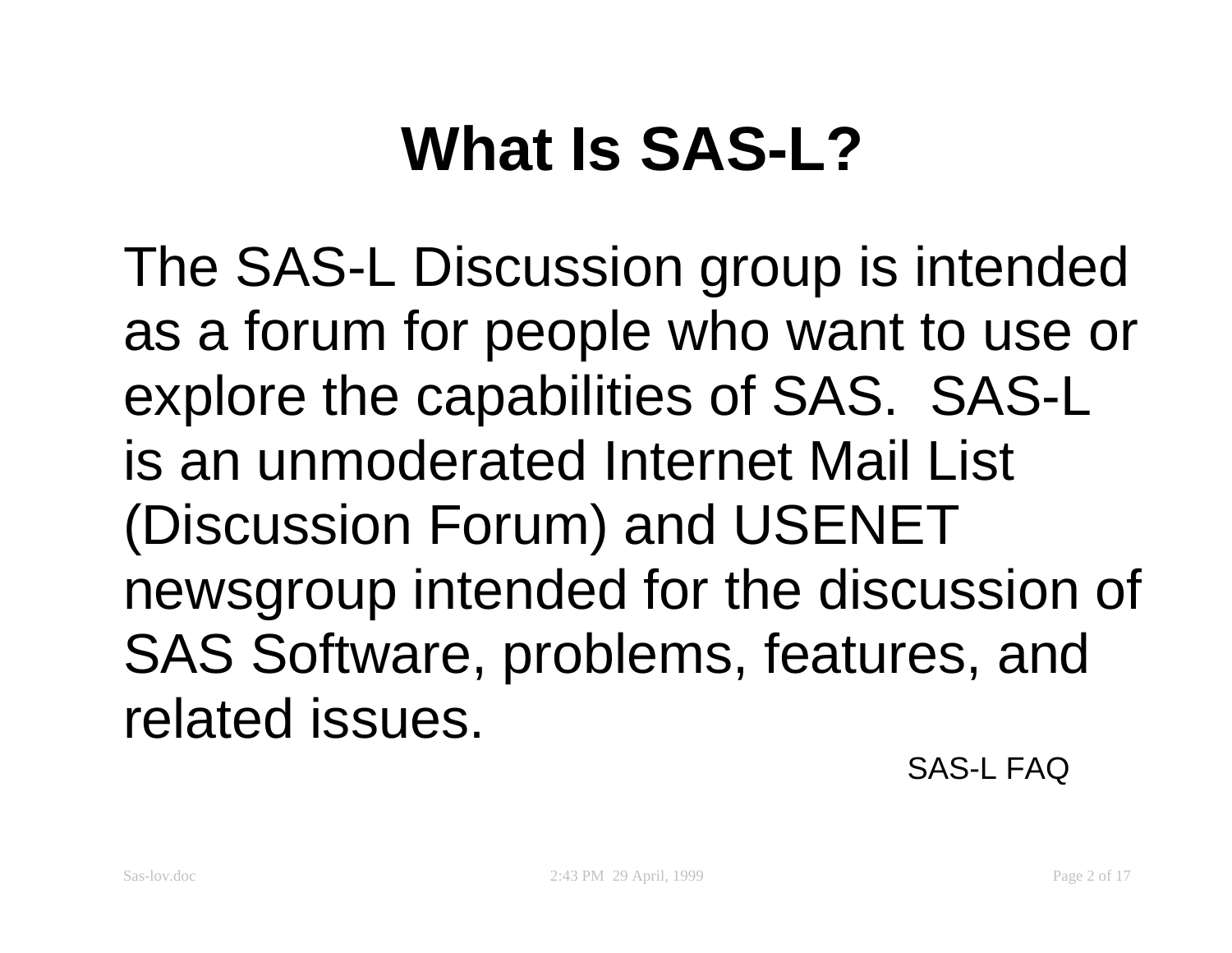# **How many people read SAS-L?**

•More than 2,000 subscribers

That doesn't count people who read through internally distributed mailing lists, or through Usenet.

•Over 10,000 individuals (estimated)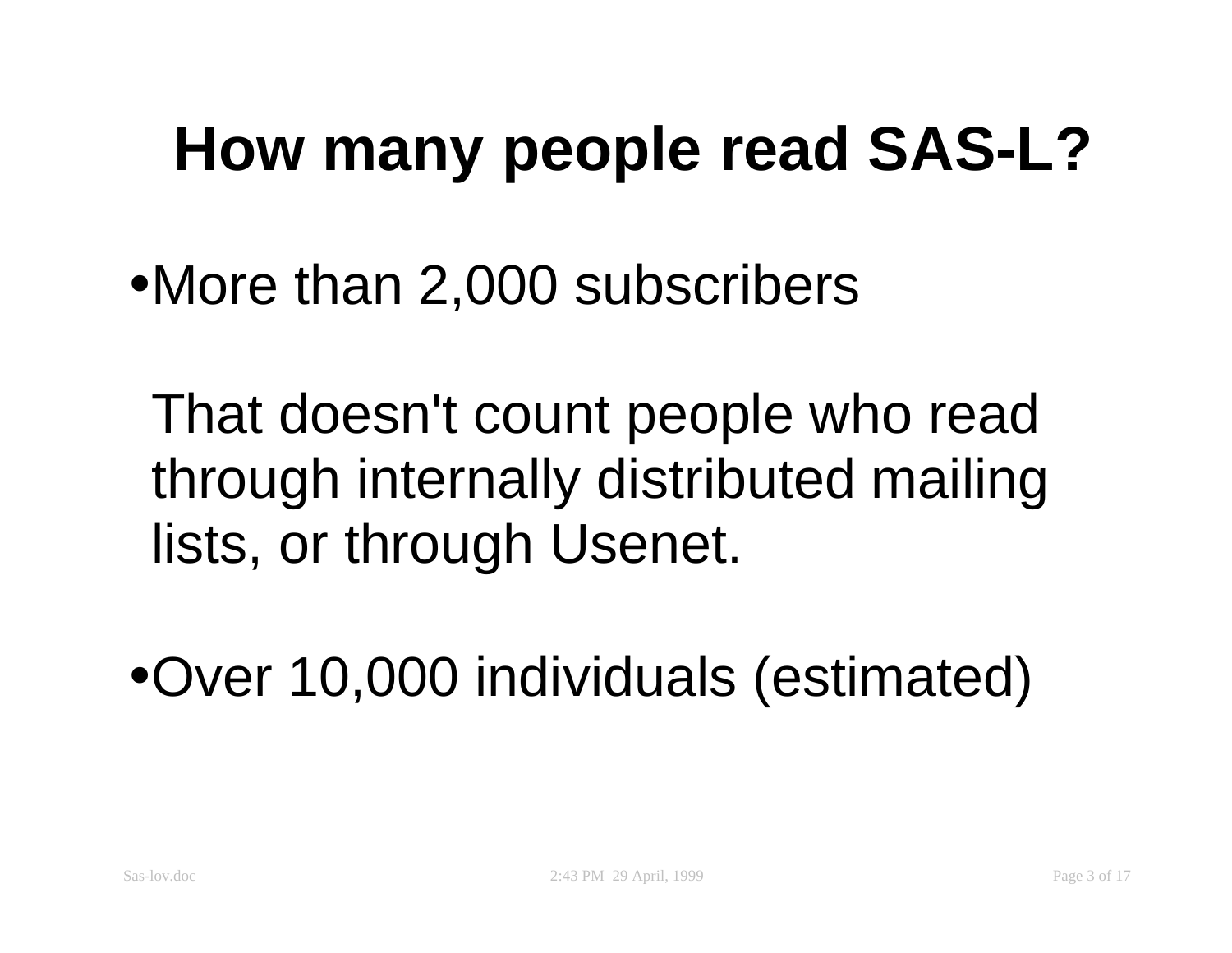### **Where are the readers from?**

#### •891 different domains

•At least 41 different countries.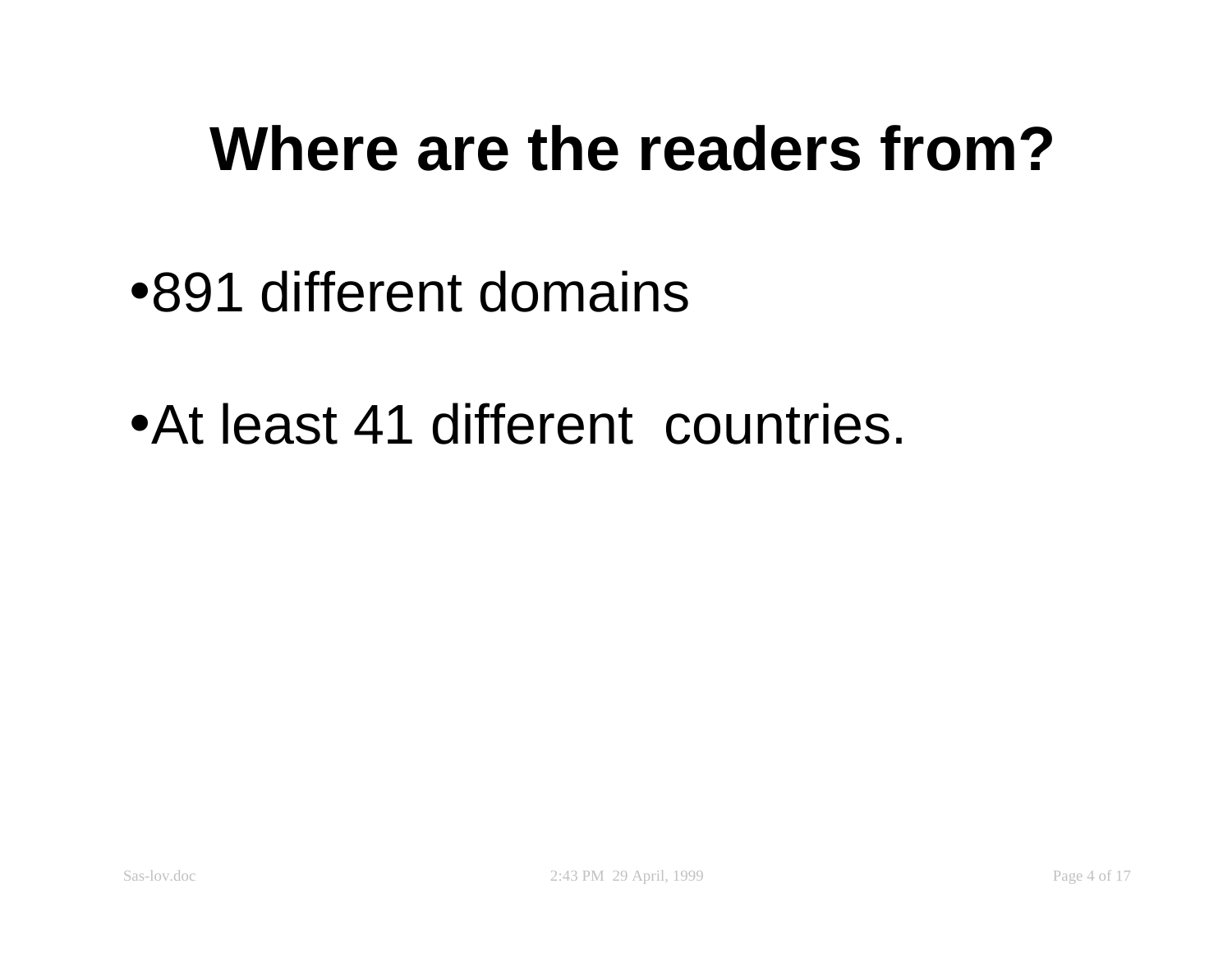#### **How many messages are there?**

- •Tuesday, April 6, 1999: 34
- •In March, 1999: 1,148
- •Since 1994: 70,000
- •Average is 27 per day.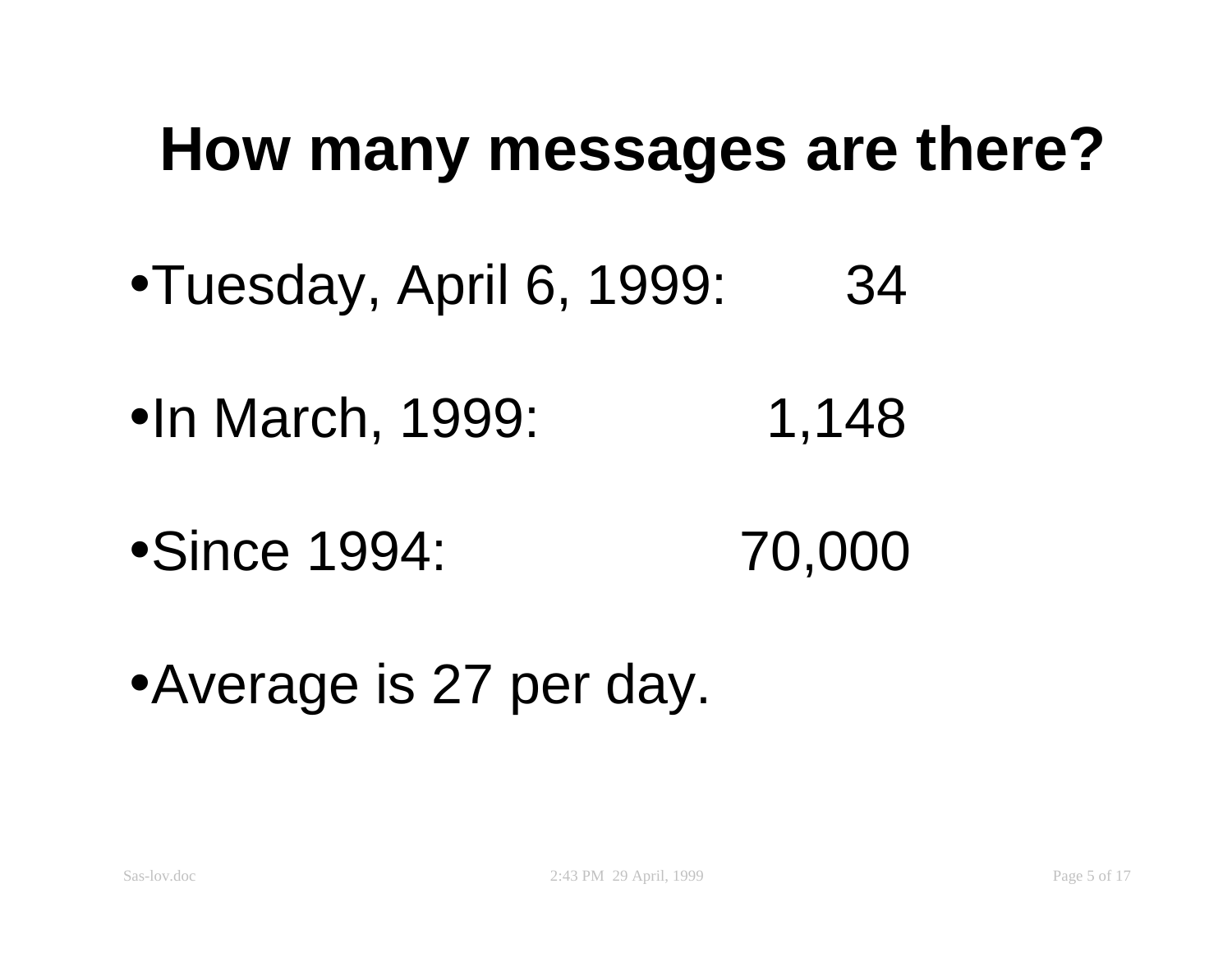### **Who sends messages?**

Since 1994, messages have come from more than 12,000 different userids.

There are fewer different individuals, since we change from time to time.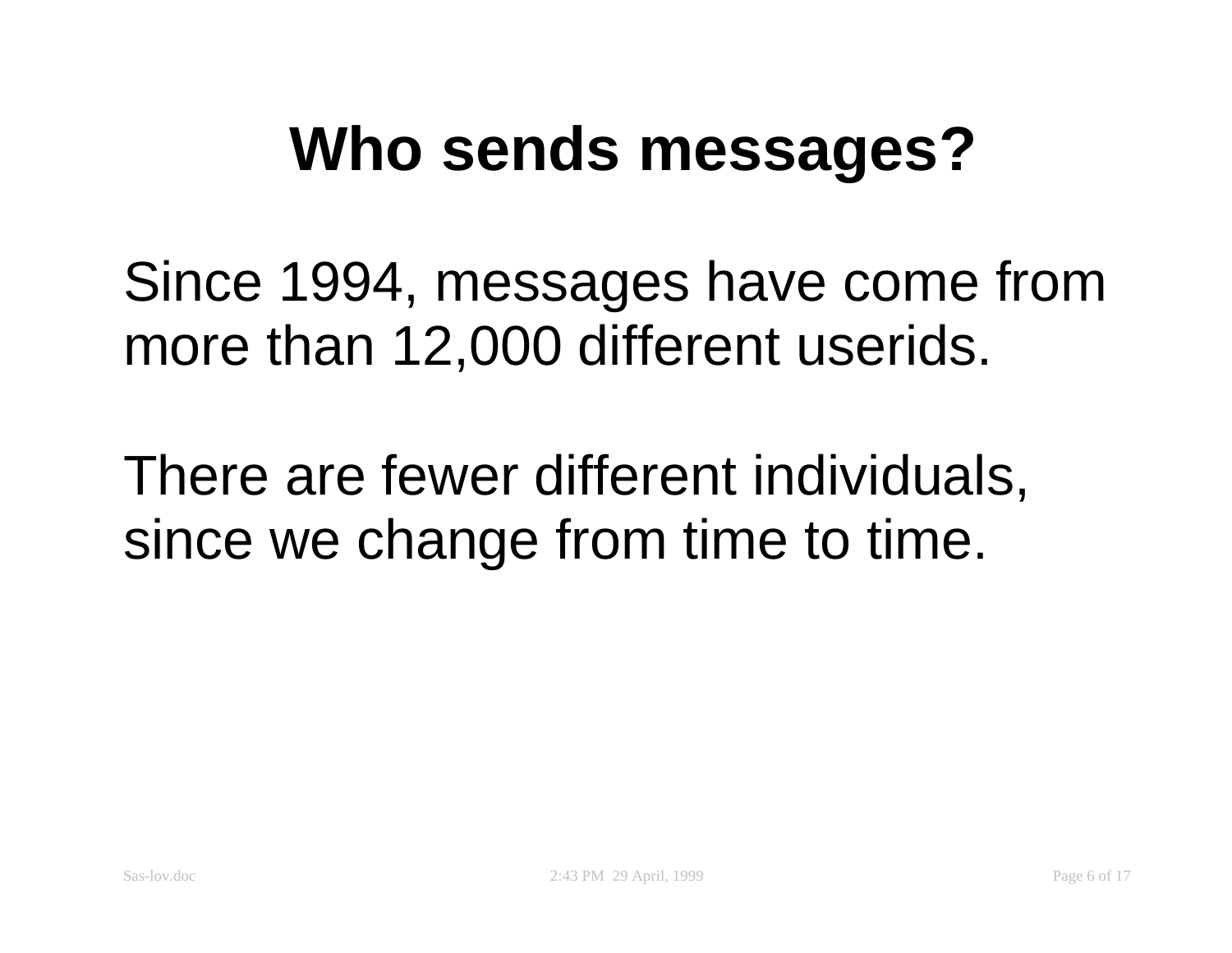## **The Top Twelve**

| <b>Tim Berryhill</b>    | 1,583 |
|-------------------------|-------|
| <b>John Whittington</b> | 915   |
| <b>Jack Hamilton</b>    | 569   |
| <b>Melvin Klassen</b>   | 550   |
| <b>Bernard Tremblay</b> | 524   |
| <b>Andrew Cary</b>      | 483   |
| <b>Peter Crawford</b>   | 462   |
| <b>Karsten Self</b>     | 455   |
| <b>Ian Whitlock</b>     | 445   |
| rsnyder@ti.com          | 364   |
| <b>Thomas Skinner</b>   | 354   |
| <b>Bob Hamer</b>        | 343   |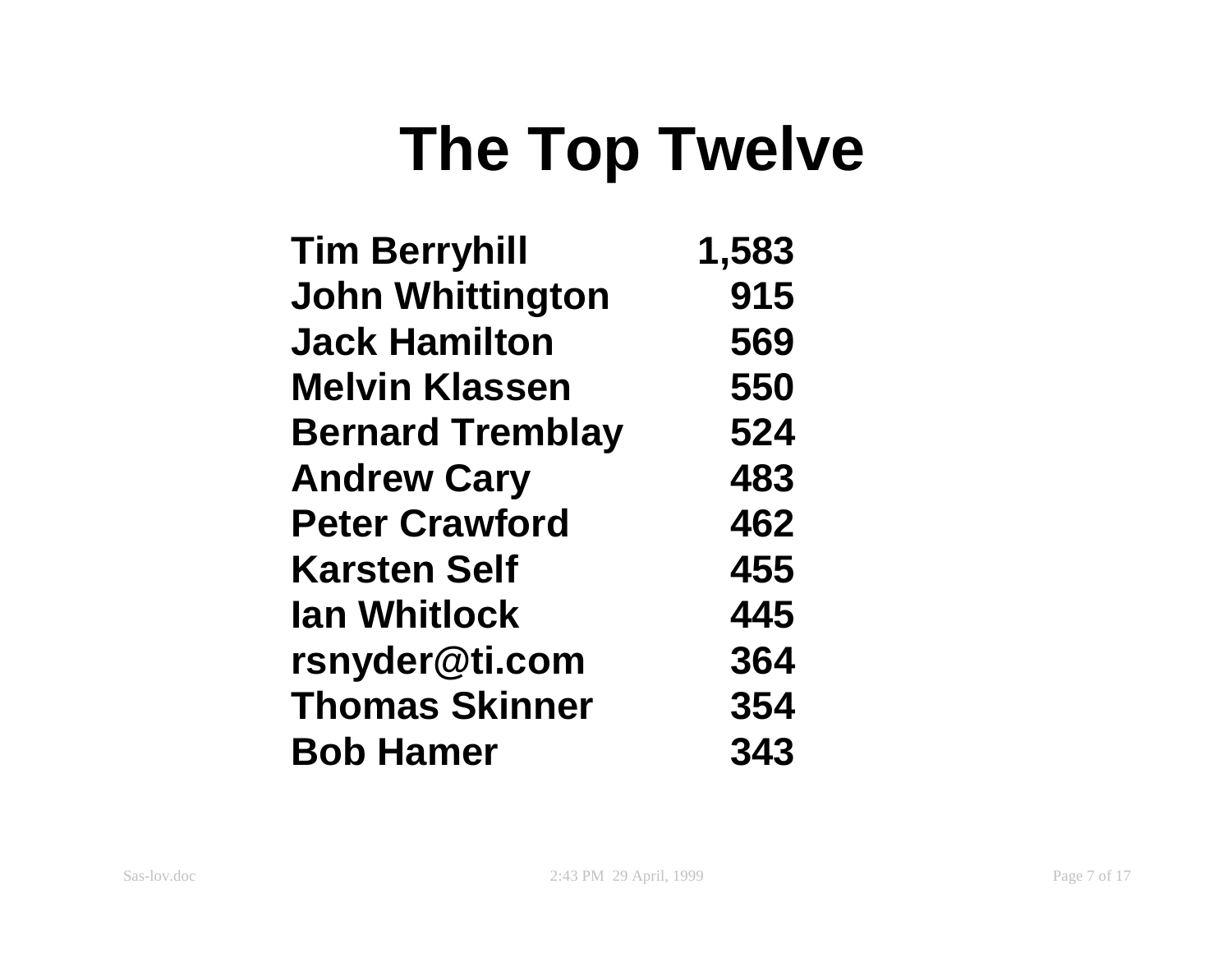# **So, what do you talk about?**

Everything SAS-related:

- •Common problems and solutions
- •Suggested enhancements to SAS
- •News about SAS Institute
- •Statistics and statistical procedures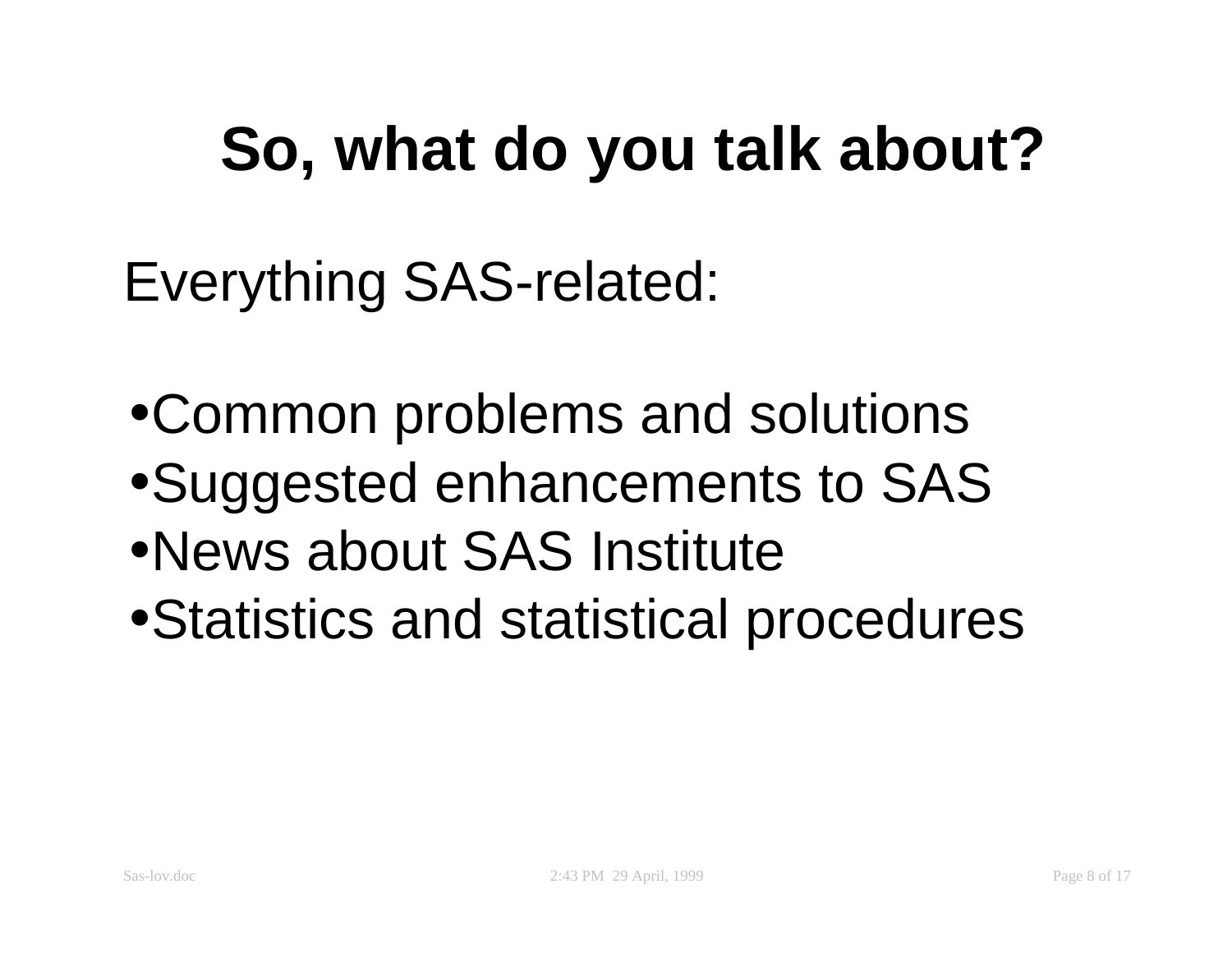# **How do I sign up?**

Send an email message to one of the four SAS-L Listserv machines:

LISTSERV@UGA.CC.UGA.EDU LISTSERV@VTVM1.CC.VT.EDU LISTSERV@VM.MARIST.EDU LISTSERV@AKH-WEIN.AC.AT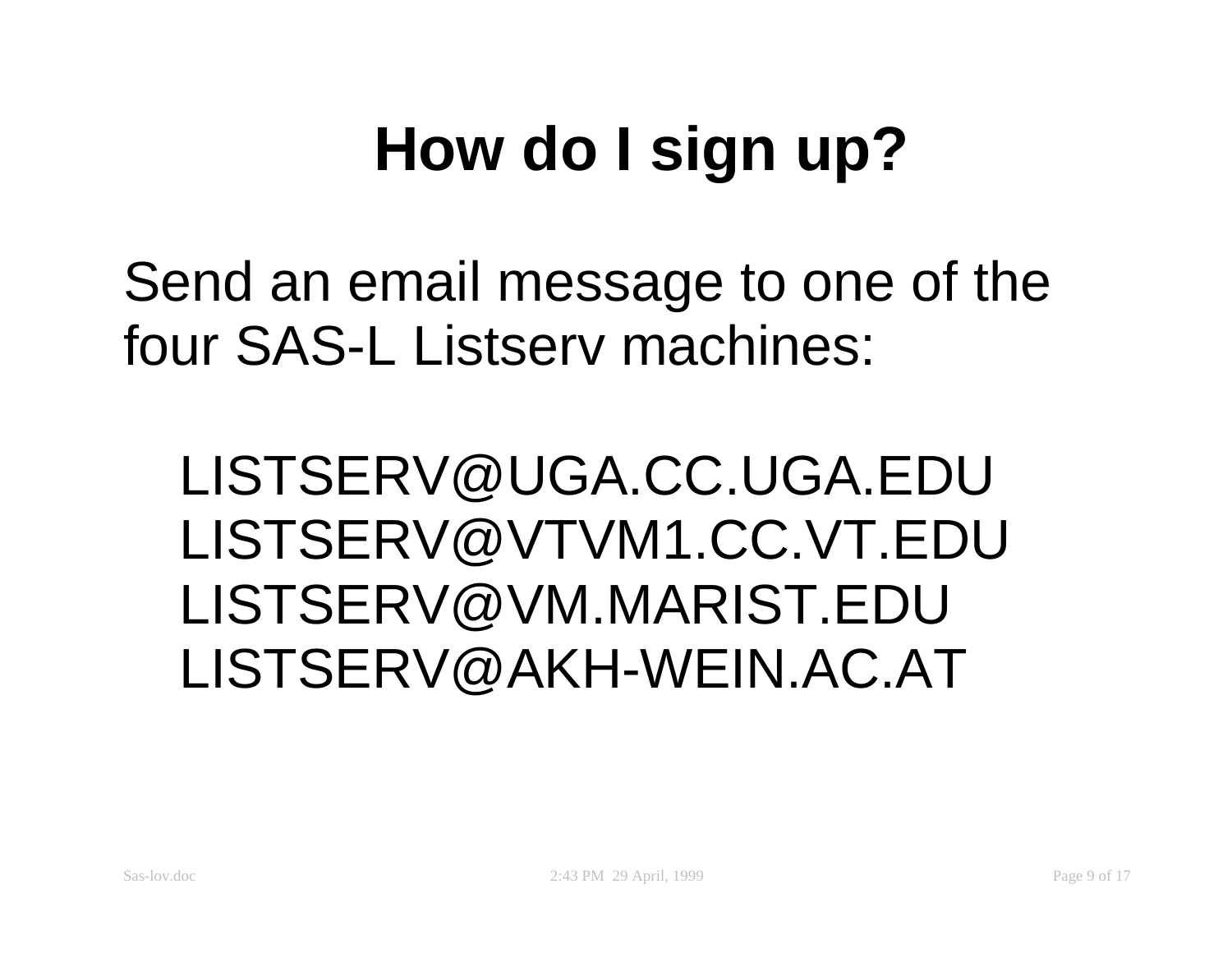## **Subscription Requests**

Mail to the Listserv machine should contain only the line

subscribe sas-l "Your Name"

where "Your Name" is replaced by your name. You will receive a confirmation notice to which you must reply.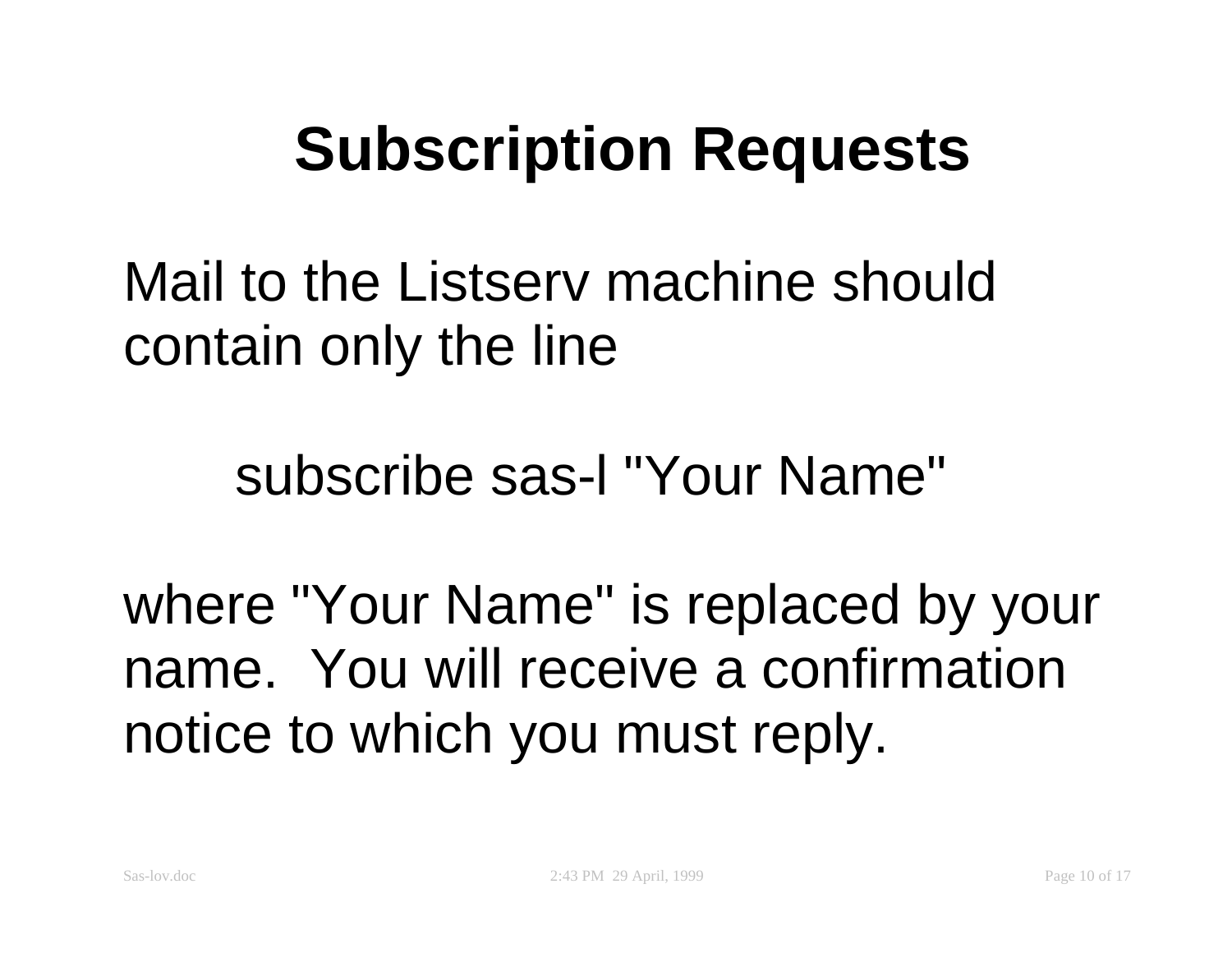## **How do I send mail to the list?**

Send email to SAS-L at one of the four listserv machines, e.g.:

sas-l@uga.cc.uga.edu

It's <sup>a</sup> good idea to have the subject line describe the contents. "SAS question" is not <sup>a</sup> good subject line.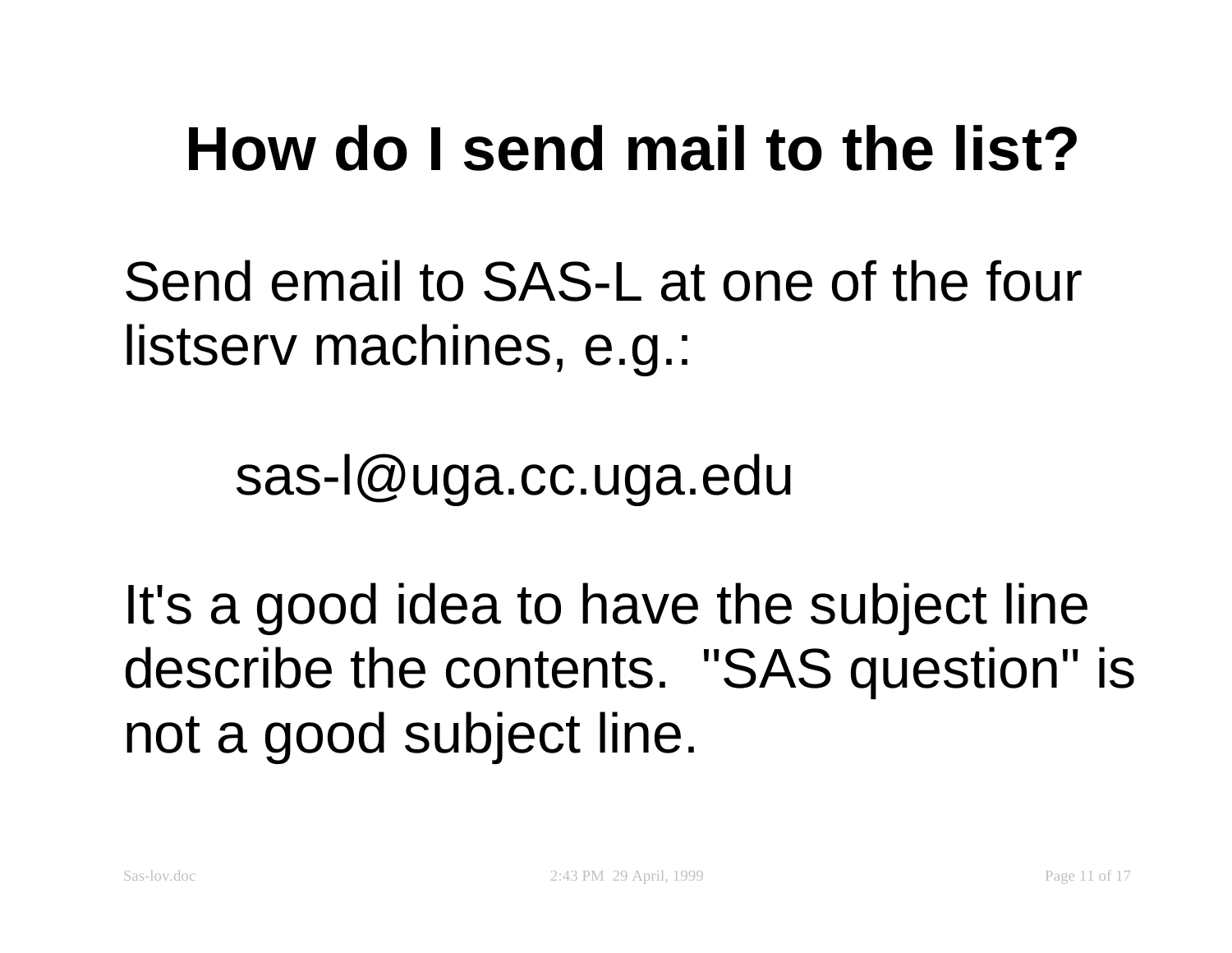# **IMPORTANT NOTE**

To send mail to other readers (also called posting), use SAS-L, e.g.:

sas-l@uga.cc.uga.edu

To change your subscription, use LISTSERV, e.g.:

listserv@uga.cc.uga.edu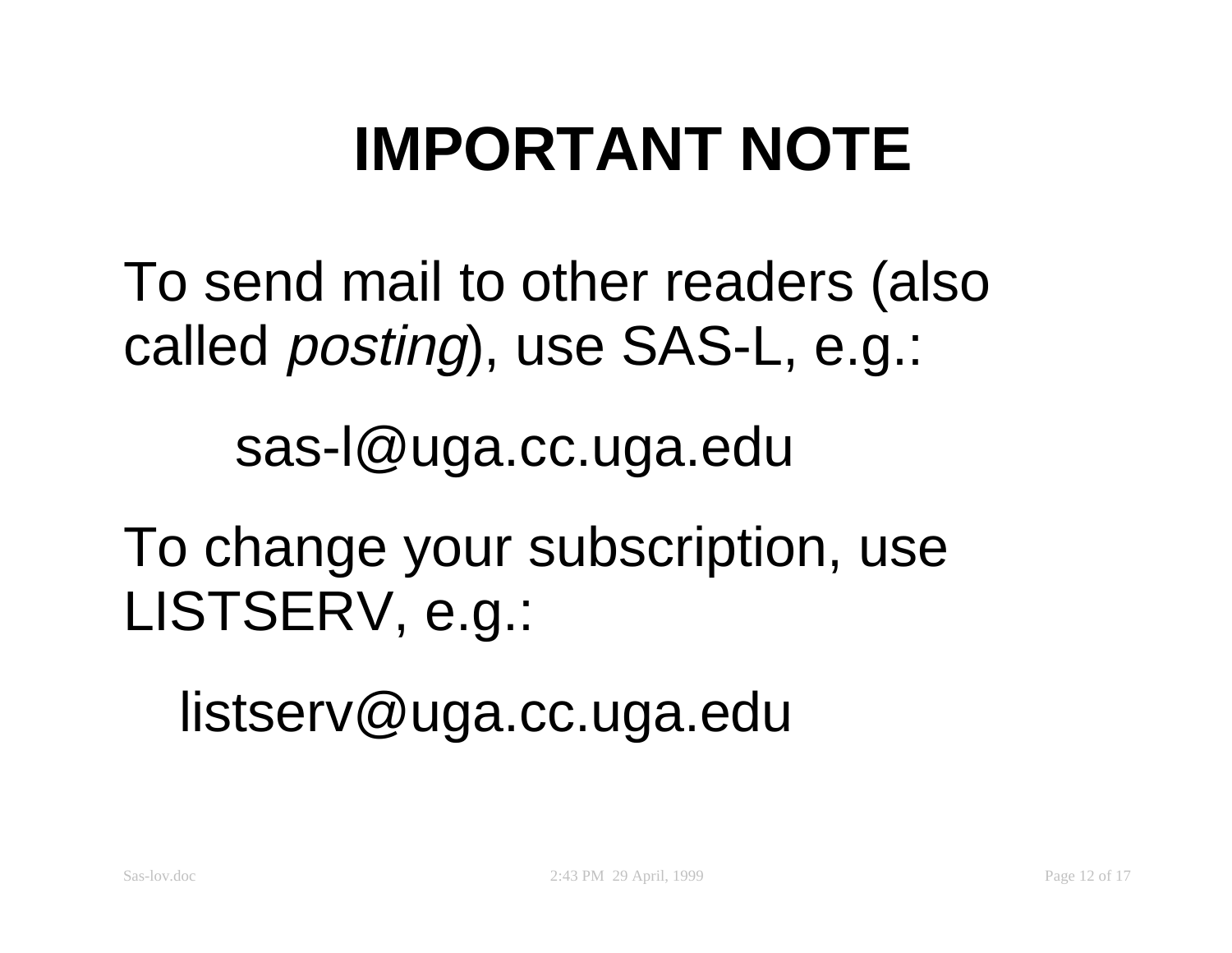## **How do I unsubscribe?**

Send email to the listserv machine (NOT to SAS-L) containing only this line:

unsubscribe sas-l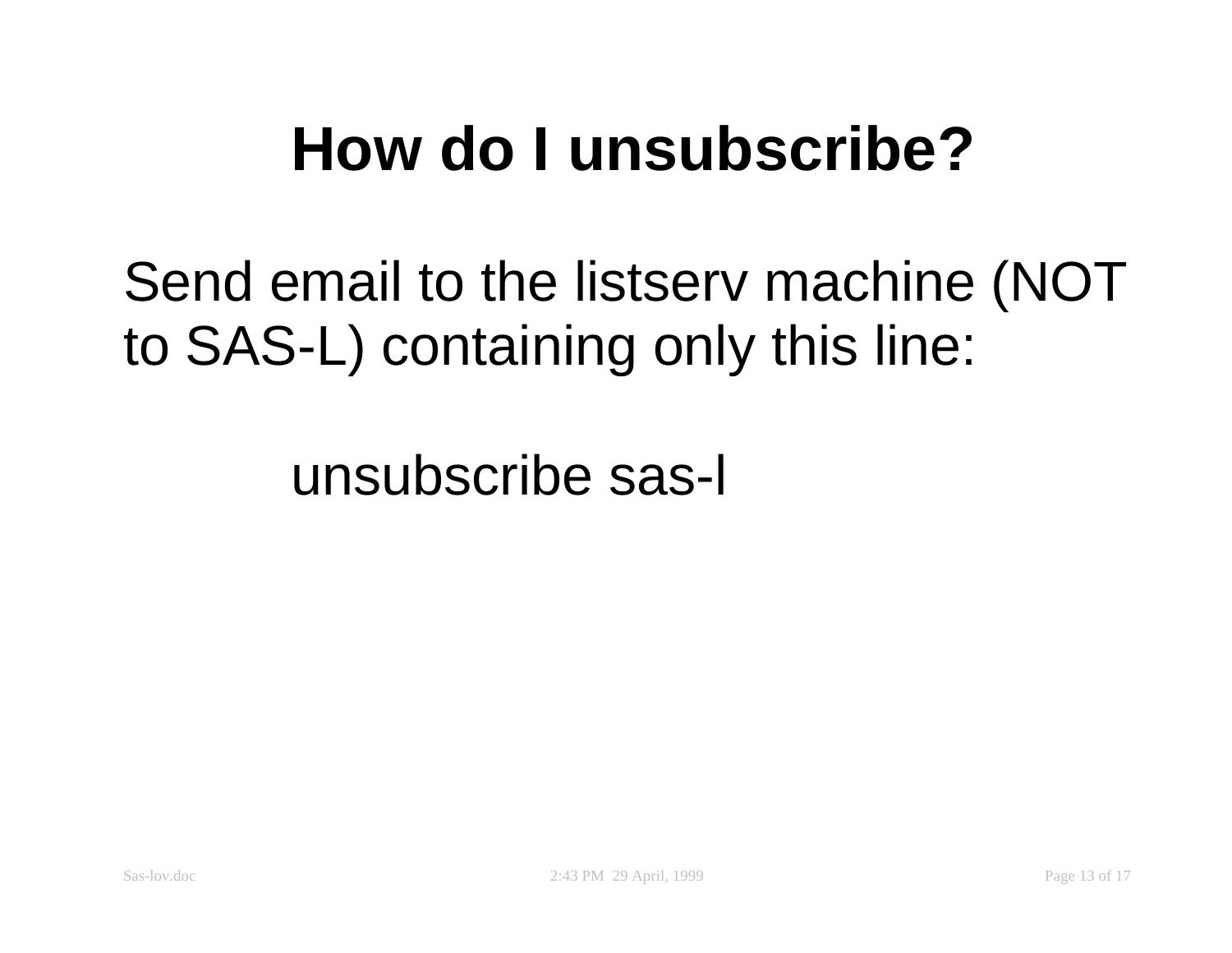## **What should't I send to SAS-L?**

You shouldn't send anything to the list which isn't at least tangentially relevant to SAS or SAS users.

The SAS-L FAQ contains some good guidelines on what and what not to post.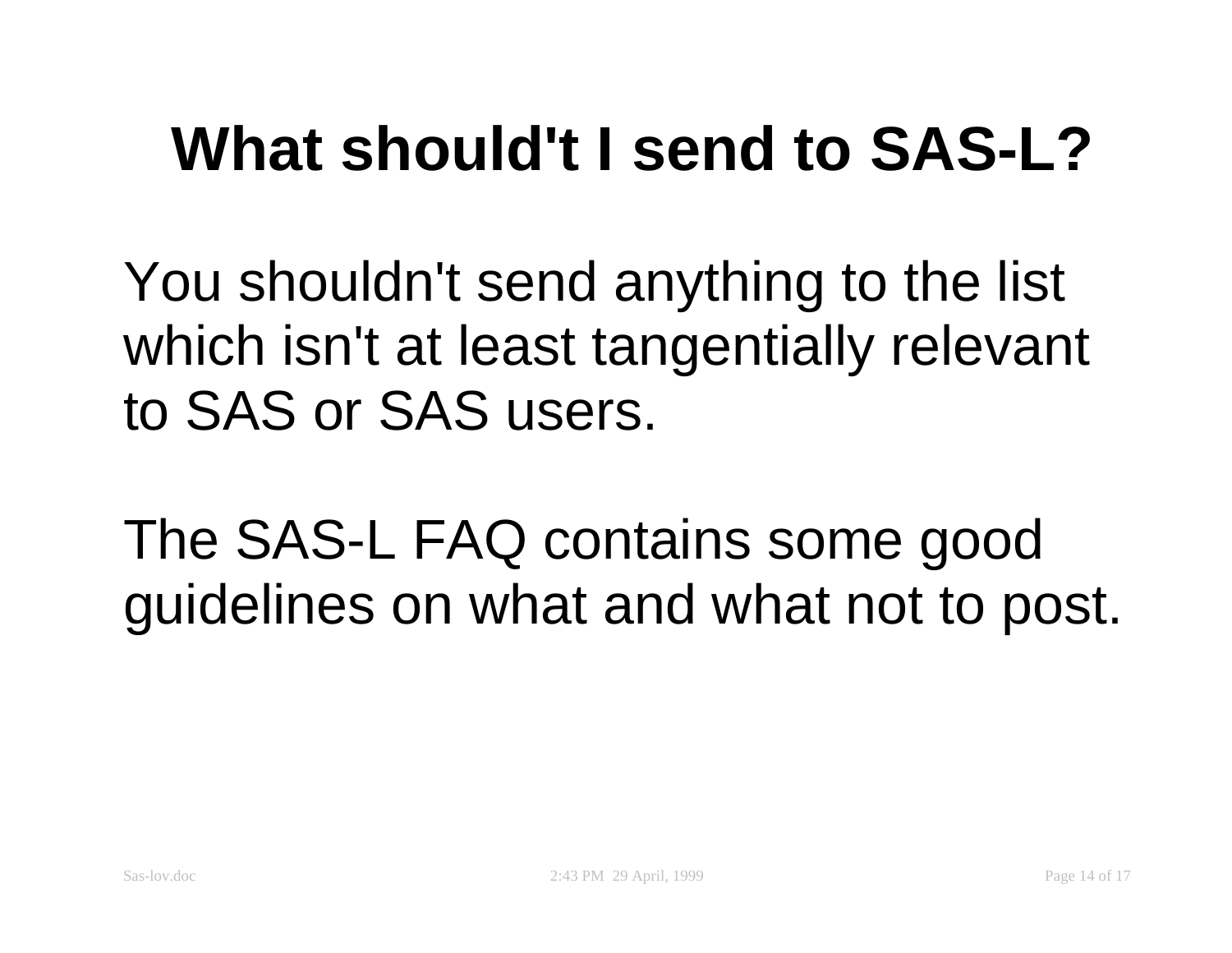## **How do I Search Old Messages?**

If you have web access, the easiest way is to use the dejanews power search.

Go to www.dejanews.com.

Click on Power Search. Search the newsgroup (or "forum", as they call it) comp.soft-sys.sas.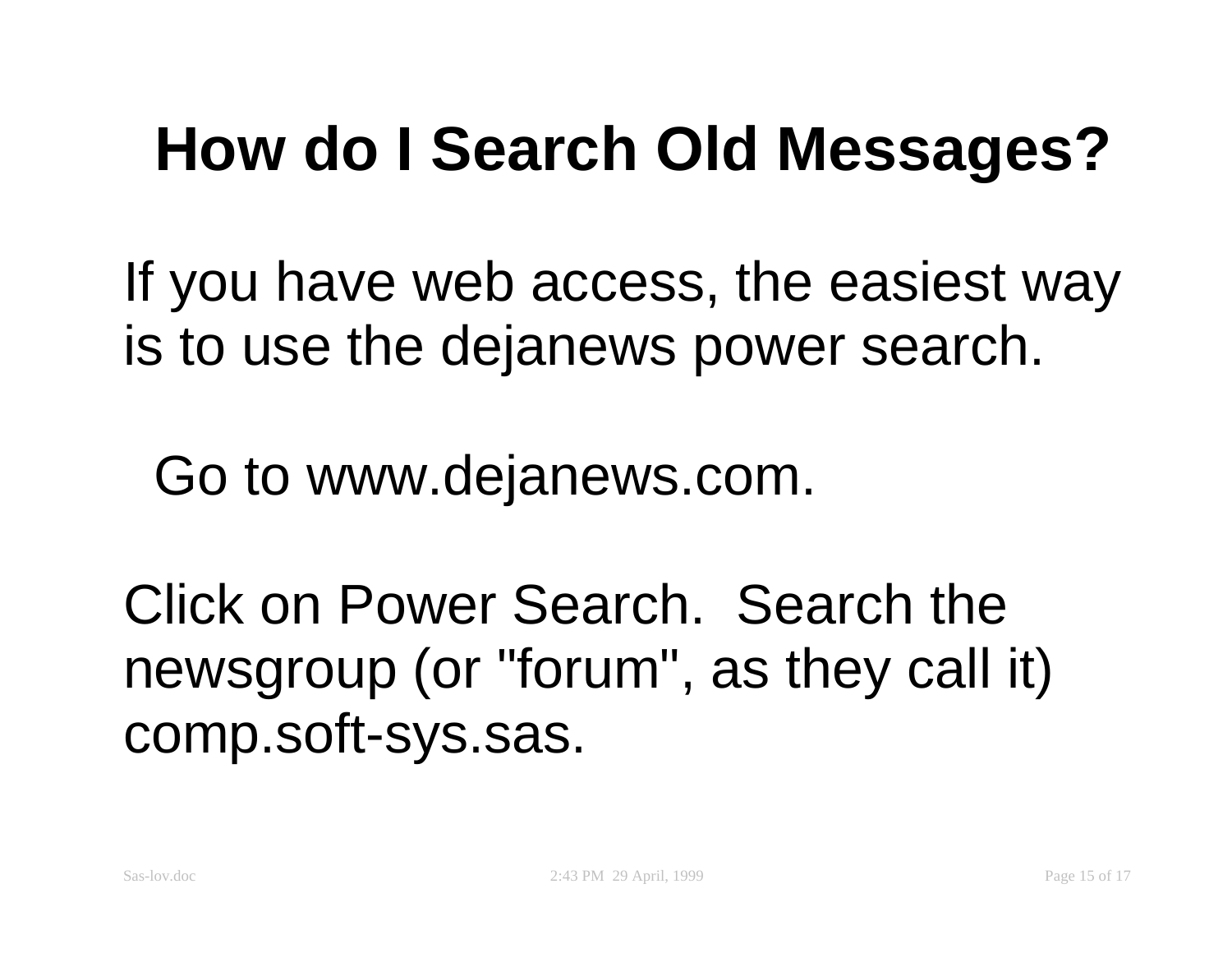## **Where do I get more info?**

#### Read the SAS-L FAQ, at

faith.hypno.net/sasmass/faq.html

It will answer many of your questions about subscribing, unsubscribing, and posting.